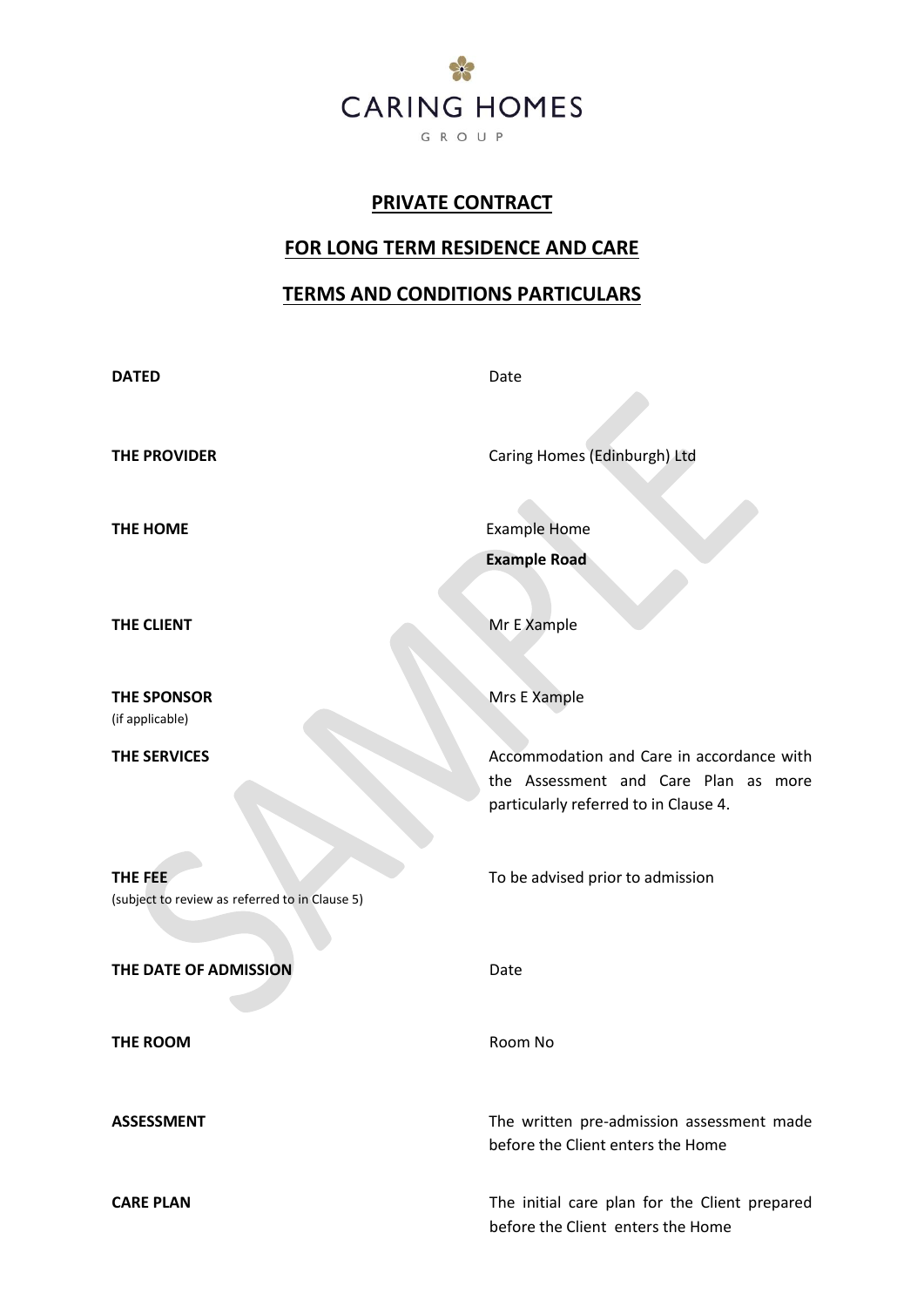#### 1. **INTRODUCTORY MATTERS**

- 1.1 This Contract contains the terms and conditions agreed between the Provider and the Client (and Sponsor as appropriate). These terms cannot be altered unless agreed by all of the parties, in writing.
- 1.2 The Provider has included in this Contract the appropriate information for the benefit of the Client insofar as that information is not contained, or more particularly referred to, in the Service Information Pack.
- 1.3 (a) The Client and/or the Sponsor acknowledges that this Contract is a private contract for the long term provision of the Services and that the Client's financial circumstances (while subject to change for unforeseen reasons) have been considered by the Client/Sponsor and are presently sufficient to pay the Fee for the Services for at least three year's from the date of this Contract and has produced evidence with that effect to the Provider. If the Client becomes eligible for state funding (local authority social services or continuing healthcare) for or toward their placement at the Home, the nature of the placement will change, and the Provider will discuss the placement with the Client/Sponsor. If applicable then it is the duty of the Client / Sponsor to make any subsequent application for funding from the Local Authority or the NHS and to notify the Provider so that the Provider may conclude a suitable contract with the Authority concerned.
- 1.3 (b) In accordance with Clause 1.3(a) and prior to the Date of Admission the Client and/or the Sponsor has/have drawn to the attention of the Provider any material facts or issues relating to the Client or the Client's circumstances, whether personal or financial, of which the Provider ought to be made aware when welcoming the Client into the Home (which shall include without limitation anything that would affect the Client's ability to pay the Fee as mentioned at Clause 1.3(a)).
- 1.3 (c) In addition to Clause 1.3(b) the Client and/or the Sponsor will notify the Provider as soon as possible of any material facts or issues relating to the Client or the Client's circumstances whether personal or financial which arise whilst the Client is living in the Home of which the Provider should be advised and of which the Provider is not aware. In particular the Client / Sponsor will review the Client's financial circumstances on a regular basis and in any event after 18 months from the Date of Admission. In the event that the Client's financial circumstances warrant an application for Local Authority social services or NHS continuing healthcare funding within the next 6 month period, the Client / Sponsor will notify the Home Manager accordingly. It is the duty of the Client / Sponsor to make any necessary application but the Provider will provide reasonable assistance with a move to Local Authority / Social Services / NHS funding.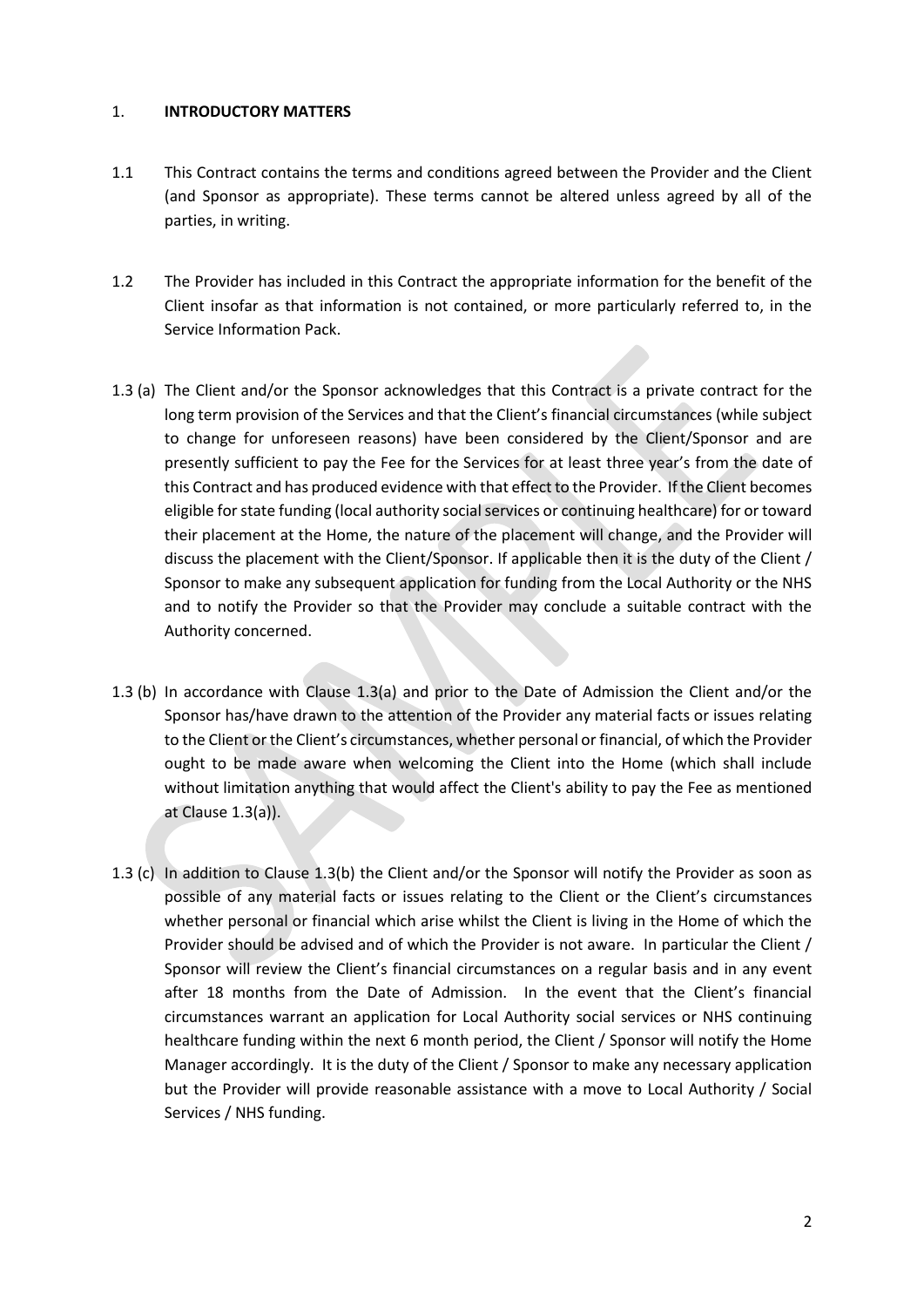- 1.4 The Provider will provide the Services to the Client with reasonable care and skill and to the standards required by law. The Provider will not exclude or limit liability to the Client where the Provider fails meet these standards. However, unless such damage or deterioration arises as a result of breach of the terms of this Contract or negligence by the Provider, neither the Provider nor its management or employees shall, in any circumstances, be liable for any claim for loss or damage or deterioration to property caused or contributed by:
	- (a) Any matter outside the reasonable control of the Provider including without limitation strikes, lockouts, fire, civil commotion, riots, usurped power or acts of the Queen's enemies, wanton destruction, floods, burst pipes, water or dampness or impact, damage by pests or vermin or other animals.
	- (b) Theft or pilferage by persons outside the Provider's control.
	- (c) Any act or neglect or default of the Provider's servants or agents, acting outside of the course of their employment.
- 1.5(a) Nothing in this Contract is intended to limit liability for death or personal injury.
- 1.5(b) Unless caused by negligence or breach of this Contract by the Provider, neither the Provider nor the Home Manager nor any other staff member can accept any responsibility whatsoever for any property of any nature belonging to the Client being lost, mislaid or otherwise damaged.
- 1.6 Under no circumstances shall the Provider be liable for any loss or damage caused by the Provider or by its employees or agents in circumstances where:
	- (a) there is no breach of a legal duty of care owed by the Provider or its employees or agents to the Client or the Sponsor
	- (b) such loss or damage is not a reasonably foreseeable result of any such breach
	- (c) any increase in loss or damage results from breach by the Client or the Sponsor of any term of this contract.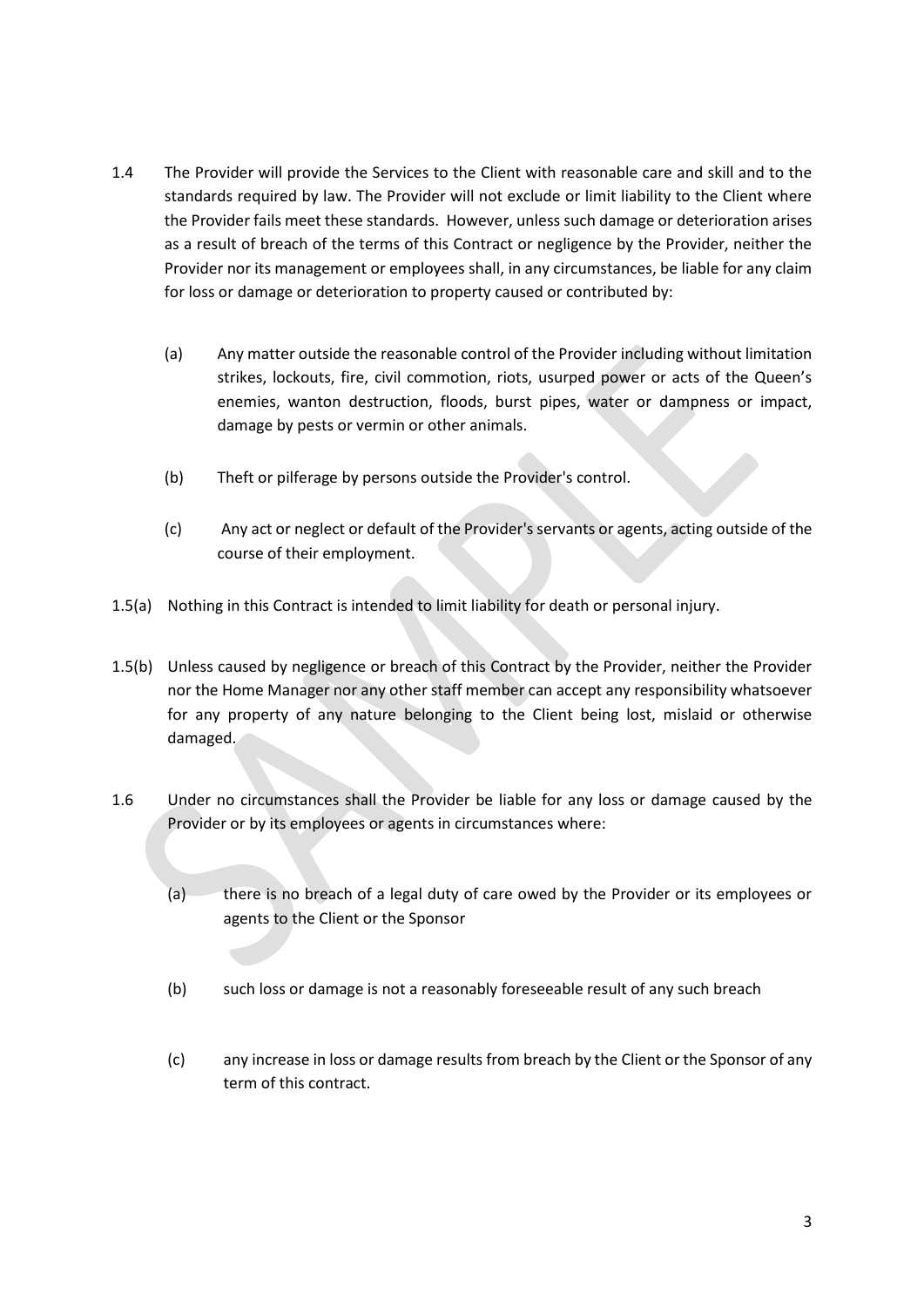#### **2. BASIS FOR ADMISSION**

- 2.1 The Client wishes to receive the Services in the Home, which the Provider will provide in accordance with the Terms and Conditions contained in this Contract, which the Client and/or Sponsor accept. The Provider welcomes the Client to the Home on that basis.
- 2.2 In consideration of the Fee the Provider will provide or procure the provision of the Services to the Client, as more particularly explained in Clause 4, and will do everything reasonably possible to meet the Client's needs in that respect consistent with the Assessment and Care Plan.
- 2.3 The Provider, in consultation with the Client and (if applicable) the Sponsor, has assessed the Client's care needs and has confirmed that these needs can be met in accordance with the Assessment and the Care Plan.
- 2.4 It is acknowledged that the needs referred to in Clause 2.3 above may change from time to time and changes will be reflected in the preparation or review of the Care Plan, such reviews taking place monthly or more frequently should circumstances require. Reviews may result in changes and the Provider reserves the right acting reasonably and with the interests of the Client being paramount to change the specific Services supplied as a result, and an increase in the Fee may apply.
- 2.5 All changes to the Care Plan following reviews shall be discussed with the Client and/or Sponsor as appropriate and shall be evidenced in writing.

# **3. GENERAL TERMS**

- 3.1 The Provider reserves the right to charge for any damage caused by the Client to any item or to any decoration.
- 3.2 All clothing should at all times be clearly marked and/or labelled with the Client's surname and initials and must be machine washable.
- 3.3 All drugs, medicines etc are to be held and administered strictly by the manager of the Home appointed by the Provider (the "Home Manager") or by a qualified member of staff on the instructions of the Home Manager. The Client shall not retain or administer his/her own medication without the written consent of the Home Manager.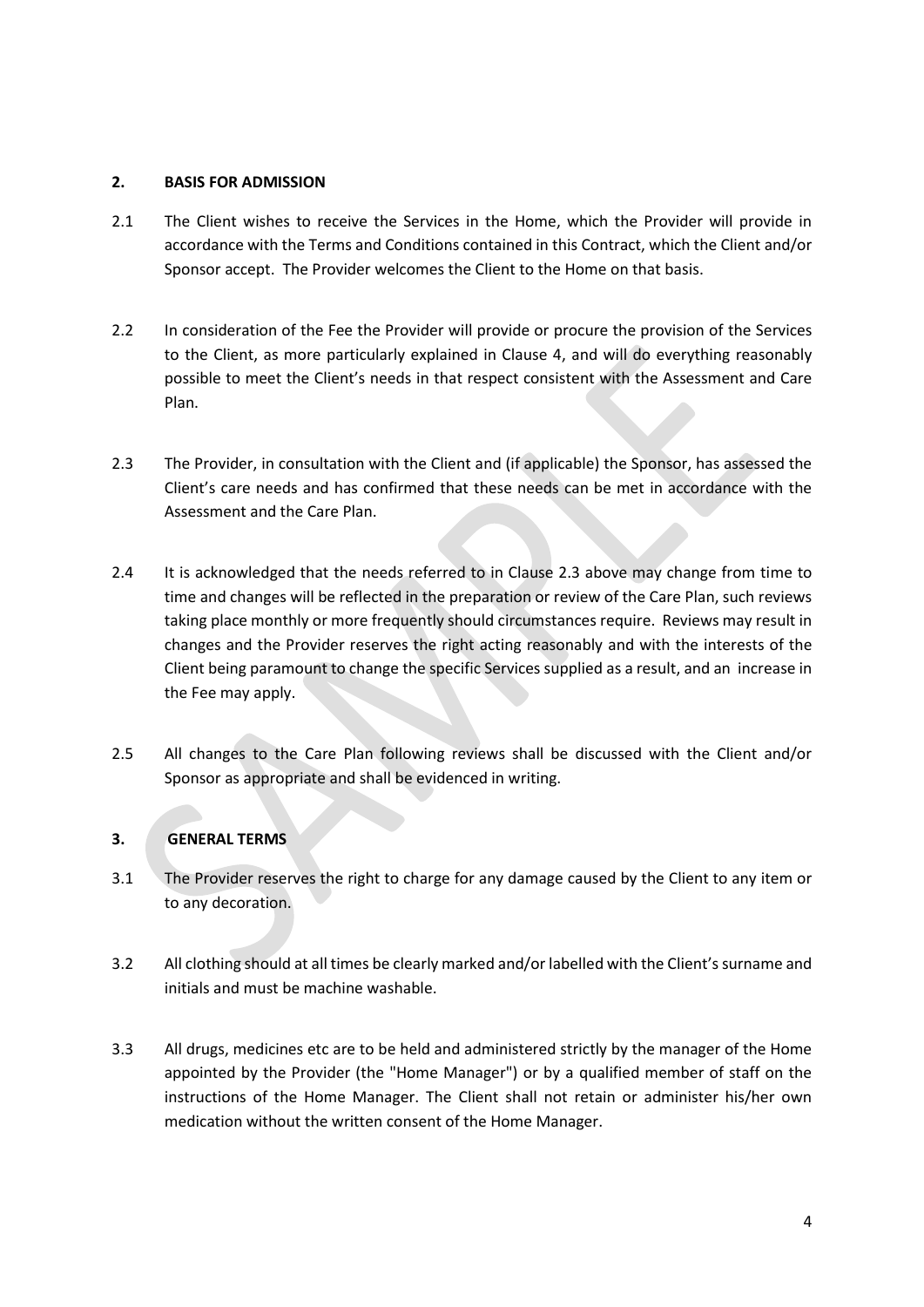- 3.4 FIRE PRECAUTIONS. Whilst there are no restrictions on visiting hours, in the event of fire it is essential that the senior member of staff on duty knows at all times precisely the number of Clients, staff and visitors there are in the Home. Therefore, ALL visitors, without exception, will be required to sign the visitors' book. This is to include arrival and departure times. This includes occasions when relatives/friends take the Client on excursions from the Home.
- 3.5 If the Client wishes to bring a reasonable number of items of his/her own personal furniture or other belongings into the Home, this must be by prior arrangement with the Home Manager and shall be recorded in writing on admission, but nevertheless shall be subject to approval of the Home Manager. The Home Manager will act reasonably in deciding whether to approve furniture or belongings a Client wishes to bring into the Home but the furniture or belongings must be appropriate in size and number for the Room, in good condition and fit for use within the Home. In all cases such belongings, shall be described in a written schedule, submitted by the Client/Sponsor and countersigned by the Home Manager and kept in the Home, which shall be revised from time to time to effect changes.
- 3.6 In addition to the above requirements (in Clause 3.5) all electrical items brought by the Client into the Home must in addition to being approved by the Home Manager be inspected and certified as to their safety.
- 3.7 The Client should make such arrangements for insurance for belongings brought into the Home as he/she considers fit.
- 3.8 If a Client leaves the Home at any time and is not accompanied by any member of the Home staff, for example with relatives or friends neither the Provider nor the Home Manager nor any staff member can be held responsible in any way for the safety of a client once he/she is outside the boundary of the Home.
- 3.9 As a general rule no pet or other animal shall be permitted to be kept in the Home by the Client under any circumstances, although in exceptional circumstances the Home Manager may agree in writing that a client can keep an animal or bird provided the same shall not cause nuisance or annoyance to clients or staff at the Home and shall ordinarily be kept in the Client's room. If consent is given, the Client shall be responsible for any pet insurance and relevant vaccinations.
- 3.10 Fees will continue to be due and payable even during any complaint or dispute and any necessary adjustment will be made upon the conclusion of the complaint or dispute. The exception to this is a dispute in respect of a Fee increase, where the increase will not be applied until the dispute is resolved but the previously payable Fee will continue to apply.
- 3.11 We draw to your attention the Privacy Notice attached to this Contract as an Appendix.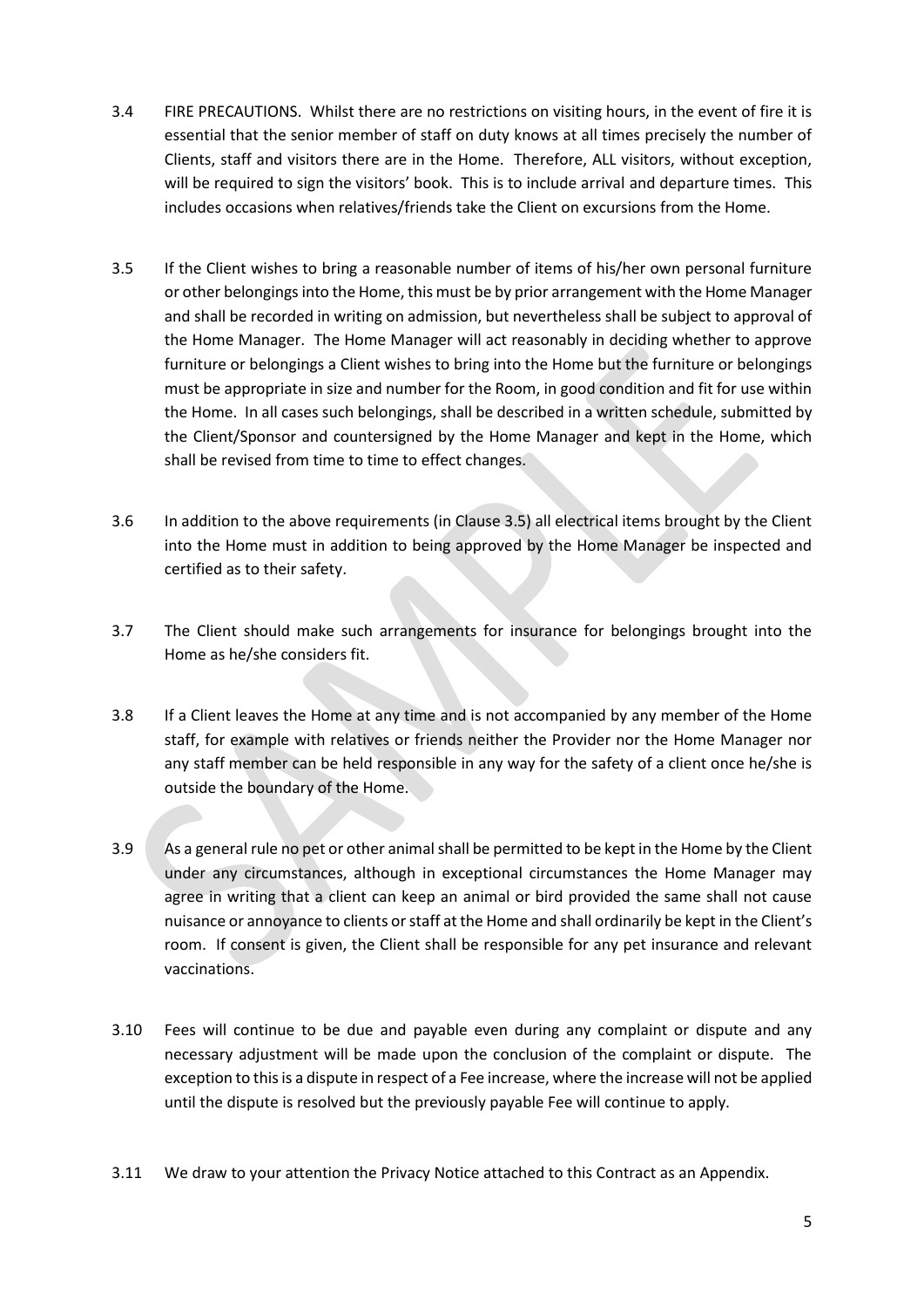#### **4. SERVICES**

4.1 The Services shall comprise accommodation and care and in particular:

The Provider shall provide the accommodation and care and other facilities at the Home available to clients, as more particularly set out in the Service Information Pack (which may change from time to time according to circumstances as set out in the Service Information Pack) and shall include as set out therein accommodation, full board, laundering of personal items, nursing and personal care and activities as appropriate and social care (the "Services").

- 4.2 In addition to those matters referred to in Clause 4.1, the Services shall include arrangement of the following, at the Client's choice and expense:
	- Visitors meals
	- **Hairdressing**
	- Chiropody / Beauty treatment
	- **Newspapers**
	- **Outings**
	- Staff escorts
	- **Taxis**
	- Dry cleaning
	- Physiotherapy
	- Optical and Dental consultations (where appropriate)
	- Telephone calls
	- Sky TV supply (provided the terms of a separate Memorandum are agreed)
		- Access to IT (provided the terms of a separate Memorandum are agreed)

(as to both the Provider's cost of arrangement and payment for those items) which shall be made in addition of the Fee unless specified in the Particulars. Details of the cost of these additional items are available in Reception and should be checked before reserving them.

- 4.3 Other services and personal requirements can be arranged on request at the discretion of the Home Manager and will be charged as extras on the Client's account under Clause 5.11.
- 4.4 The Client shall have the use of the Room or another suitable room at the Home which may be allocated to the Client by the Provider, or if the Client requests another suitable room and it can be accommodated. The Client occupies the Room or such alternative room as is made available as licensee only and not a tenant. The Provider reserves the right to require the Client to move rooms on notice, though it will usually not require a room move unless there is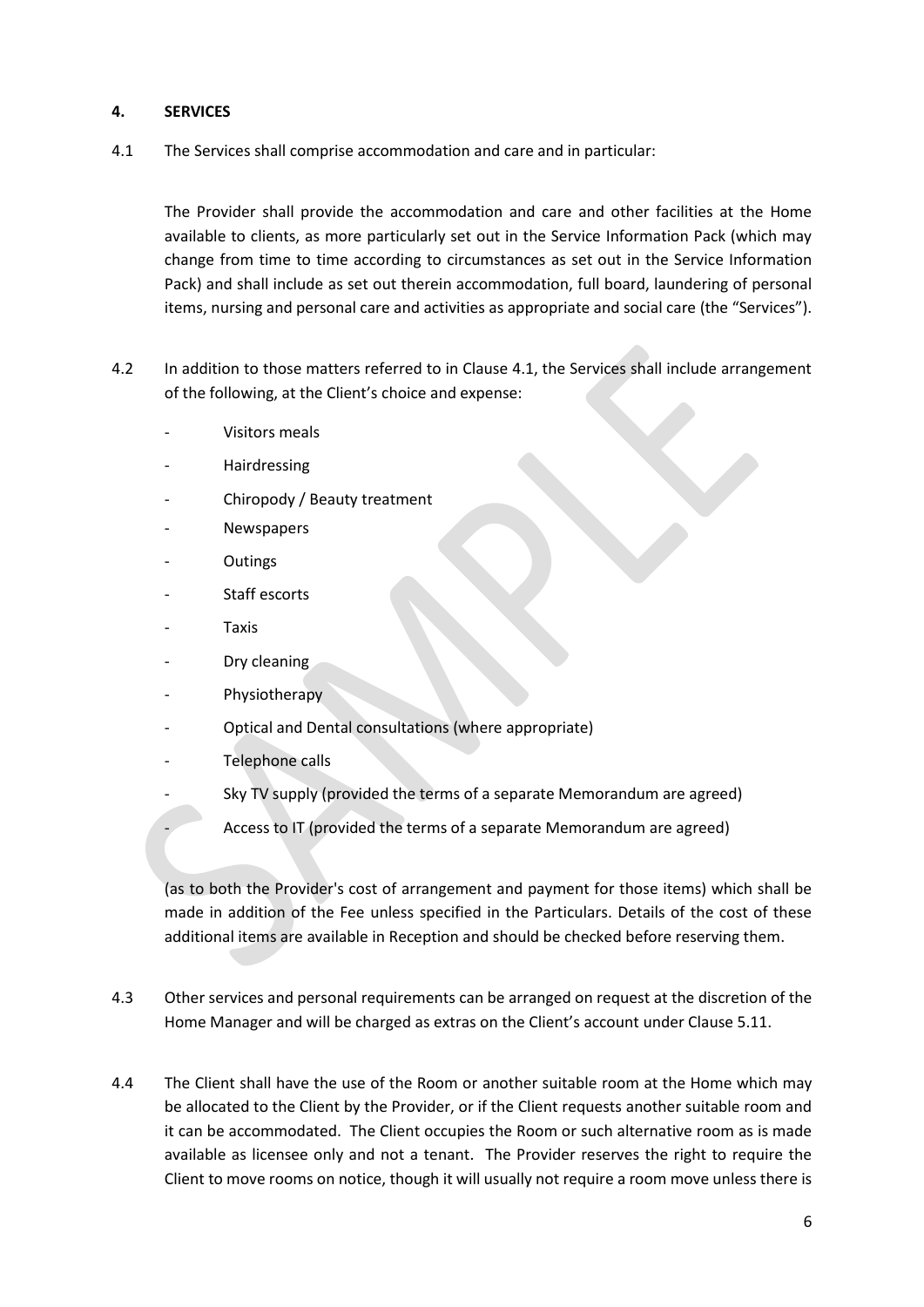a change in circumstances in accordance with Clause 2.4. It should be noted that a room move may change the Fee as different fee rates may apply to different rooms in the Home.

#### **5. FEE INFORMATION**

- 5.1 The Fee as set out in the Particulars shall be paid from and including the Date of Admission, and is paid to the Provider for the Services each week.
- 5.2 It is agreed that a "week" means the period of Monday to Sunday inclusive and, in the case of the first week, shall be from the Date of Admission until the following Sunday apportioned as to a daily rate (calculated as to the weekly rate divided by 7).
- 5.3 The Fee shall be paid monthly in advance. It is calculated by apportioning the daily rate according to the number of days in the month. The Fee shall continue to be payable whether or not the Client shall occupy accommodation at the Home and shall hold the Room (or any replacement room provided under Clause 4.4) for the return of the Client but, if the Provider is able to temporarily use the Room (or any replacement room provided under Clause 4.4) and make a charge for that use, the Fee will be reduced by an amount equal to the additional income received by the Provider. The Provider will make reasonable attempts to make alternative temporary arrangements for the Room to reduce the Fee but is under no obligation to make alternative use of the Room or any replacement room.
- 5.4 The Fee shall be paid by Direct Debit so as to be cleared funds in the Provider's bank account by the last day of the previous month. The Client / Sponsor will complete the initial Direct Debit Form on or before the Date of Admission and will complete and return to the Provider any subsequent replacement within 7 working days of receipt.
- 5.5.1 The Fee payable by the Client/Sponsor to the Provider is a Gross Fee and includes where applicable the Free Personal Care Contribution, payable by the Clinical Commissioning Group (CCG). FPC is a payment made direct to the Provider for the cost of nursing care. It is not payable to the Client nor does it belong to the Client.
- 5.5.2 Once the FPC is awarded by the CCG the Fee payable by the Client/Sponsor will be reduced to a Net Fee (i.e. the Gross Fee less the FPC) for as long as the FPC continues to be paid by the CCG but will revert to the Gross Fee if the FPC is no longer payable.
- 5.5.3 As the FPC and any future increase is paid direct to the Provider by the CCG the Provider will upon receipt of the initial FPC payment account to the Client/Sponsor for the proportion of FPC for the period from the date of the award to the date of receipt of the FPC (the Refund) and will pay the Refund to the Client/Sponsor as soon as possible.
- 5.5.4 Only the Net Fee will be subject to the Fee Increase provision in clause 5.8 for the period the Provider receives FPC from the CCG. For the avoidance of doubt the FPC and any increase to the FPC will belong to the Provider.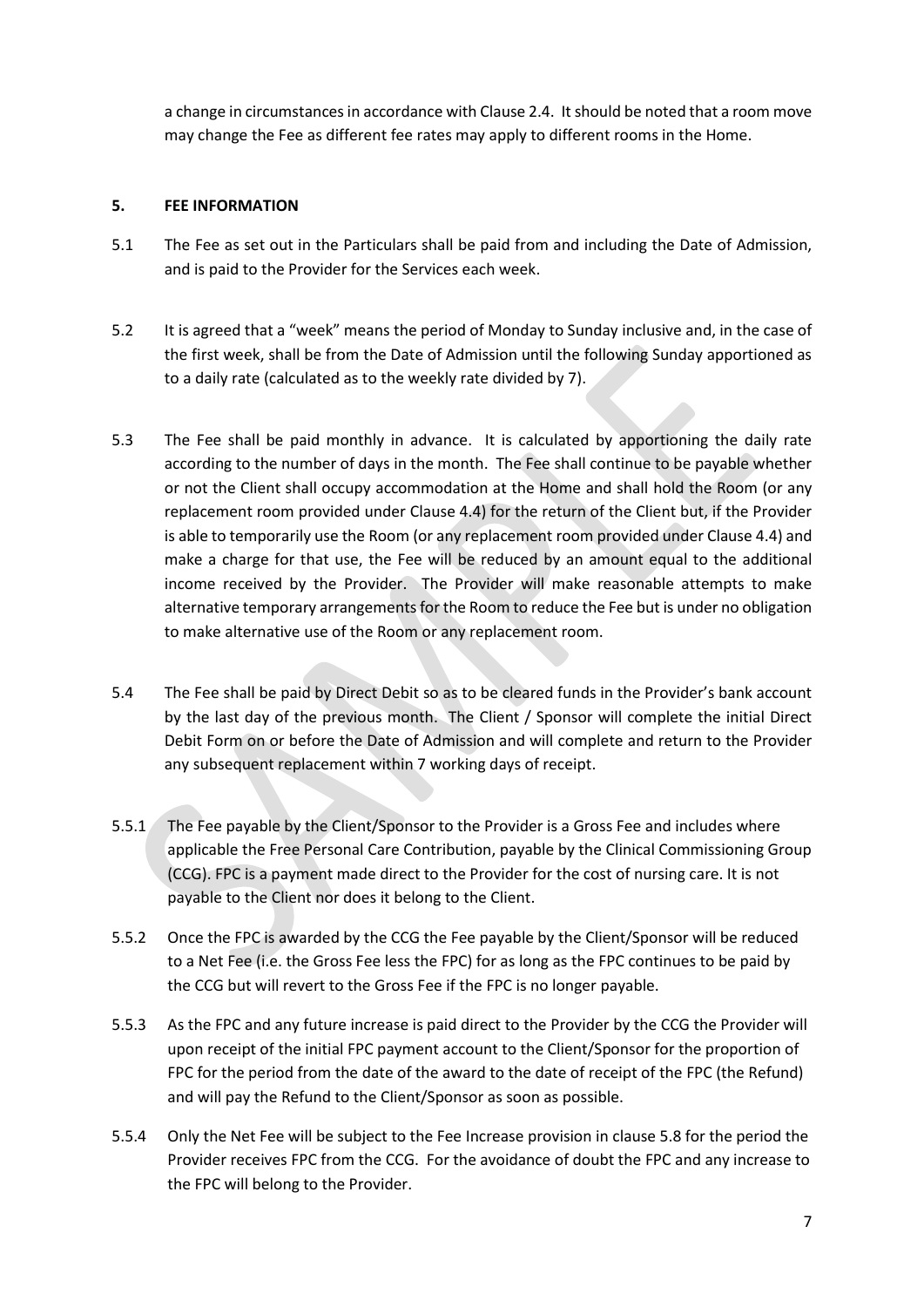- 5.5.5 If this contract is for Residential Services then Clauses 5.5.1 to 5.5.4 do not apply.
- 5.6 Prior to the Date of Admission the Client / Sponsor has paid to the Provider a Deposit in the amount of **(as advised on admission)**. As explained to the Client/Sponsor prior to admission, the Deposit is a security deposit and protects the Provider against unpaid Fees and damage to the Room or the Home or other breaches of this Contract. The Deposit will be refunded to the Client in accordance with Clause 5.12 subject to there being no debt or outstanding balances due to the Provider from the Client / Sponsor or any outstanding breach of this Contract. The Deposit will be held in a separate Trust Account.
- 5.7 The Fees may increase or decrease where there has been a significant change in the Client's needs, as assessed by qualified staff. The Provider will consult with and involve the Client/Sponsor in any decision to provide additional care. Following this consultation, the Provider will give the Client/Sponsor 28 days' notice in writing before implementing a change in the Fees for this reason, unless the Clients care needs have increased significantly and unexpectedly. Where those care needs increase significantly and unexpectedly, meaning the Provider needs to provide the Client additional care or facilities at short notice, the Provider will consult with the Client/Sponsor and provide the Client/Sponsor with at least 7 days' notice in writing of any increase
- 5.8.1 In addition to the circumstances referred to in Clause 5.7, the Fee will be subject to annual review on  $1<sup>st</sup>$  April in each year and shall be adjusted (upward only) by not less than the percentage increase in the monthly Retail Prices Index (All Items) figure published in the January before the relevant 1<sup>st</sup> April and the figure published in the January 12 months before that but will never be more than 8% including RPI. The Provider will write to the Client/Sponsor before implementing a change in the Fees explaining the fees for this reason and will provide the Client/Sponsor with at least 28 days' notice in writing (including the amount of any increase). The increase will take effect on the date notified unless, before that date, the Client/Sponsor gives the Provider 28 days' notice to end this contract. This applies to the net Fee, not the FPC contribution as in Clause 5.5 above.
- 5.8.2 If the Date of Admission is between  $1^{st}$  January and  $31^{st}$  March in any year the Fee will not be reviewed on  $1<sup>st</sup>$  April that year but will instead be reviewed after six months (using the most recent Retail Prices Index (All Items) figures in place of January Figures) and thereafter on 1<sup>st</sup> April in each subsequent year. Any such increase will be adjusted(upward only) by not less than the percentage increase in the monthly Retail Prices Index (All Items) figure published in the prior month before the relevant month the Fee is being increased and the figure published in the 12 months before that but will never be more than 8% including RPI. The Provider will write to the Client/Sponsor before implementing a change in the Fees for this reason and provide the Client/Sponsor with at least 28 days' notice in writing (including the amount of any increase). The increase will take effect on the date notified unless, before that date, the Client/Sponsor gives the Provider 28 days' notice to end this contract. This applies to the net Fee, not the FPC contribution as in Clause 5.5 above.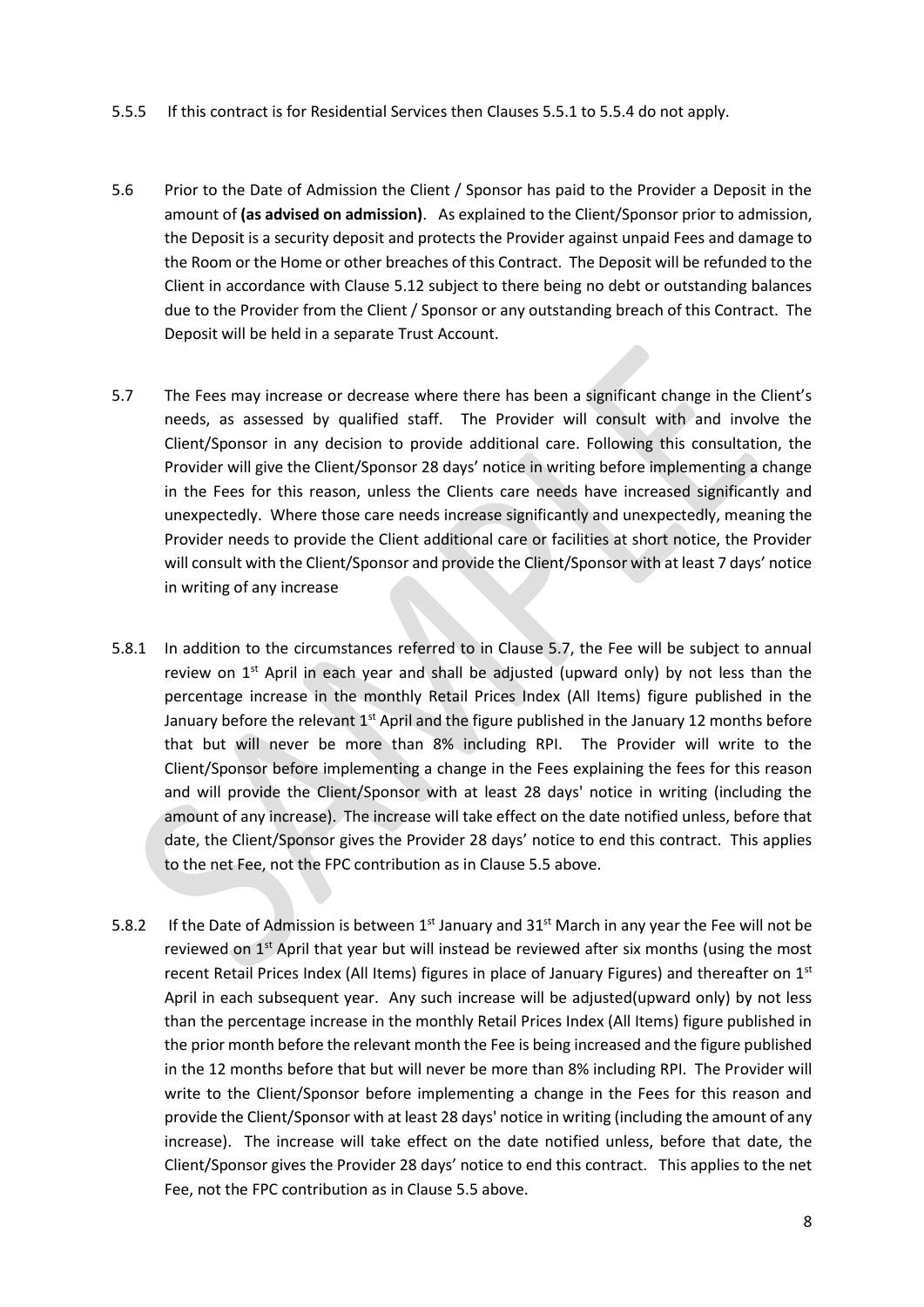- 5.8.3 If there is a change in legal or regulatory requirements which increases the cost to the Provider of providing the Services the Provider reserves the right on notice at any time to increase the Fee such that those increased costs are met as set out in Clause 5.8.1.
- 5.9 The Provider reserves the right to charge interest at the rate of 1.85% above the London Industry Base Rate for any part of the Fee or any other monies payable under this Contract which are outstanding for 30 days after the date they become payable.
- 5.10 If this Contract is not already terminated in accordance with the provision of Clauses 6.2 to 6.4 "Termination" and if the Client / Sponsor does not accept or agree with any increase as set out in Clause 5.7 or 5.8 in the Fee, the Client may serve notice and leave the Home otherwise the Client / Sponsor shall pay the increased Fee from the date stated in the letter referred to in Clause 5.8.1.
- 5.11 In addition to the Fee the Client / Sponsor shall pay to the Provider the cost of those items referred to in Clause 4.2 which are not included in the Fee and are additional to the Services , and the Provider reserves the right to require the Client / Sponsor to pay for any other additional goods and services personal to the Client which do not form part of or are included in the Services and which are requested by the Client and/or the Sponsor or the Client and/or Sponsor agree to pay for. The Provider will notify the Client/Sponsor of the additional cost (or the Provider's best estimate of it where the actual price cannot be determined for reasons outside its control) in advance of the Client/Sponsor incurring them, unless the Client/Sponsor require them urgently and agree to waive this requirement. These sums will be payable monthly in arrears on the same date that the next instalment of the Fee is payable.
- 5.12 Whenever this Contract comes to an end and there is a balance of the Fee and / or Deposit and/or other monies owed by the Provider to the Client that balance will be refunded within 28 days of the end of this Contract, or from confirming the person entitled to the refund if later.

# **6. TERMINATION**

This Contract may only be terminated as follows:

- 6.1 By service of the written notice from the Client / Sponsor to the Provider as referred in Clause 5.10 following the notice served by the Provider increasing the Fee.
- 6.2 During the initial period of two months from the Date of Commencement (the Trial Period) the Client / Sponsor may terminate this Contract by giving at least two weeks' notice in writing to the Provider, such notice to expire on a Sunday. The Provider may terminate this Contract during the Trial Period should the Client's needs change or the circumstances referred to in Clause 6.4 below apply.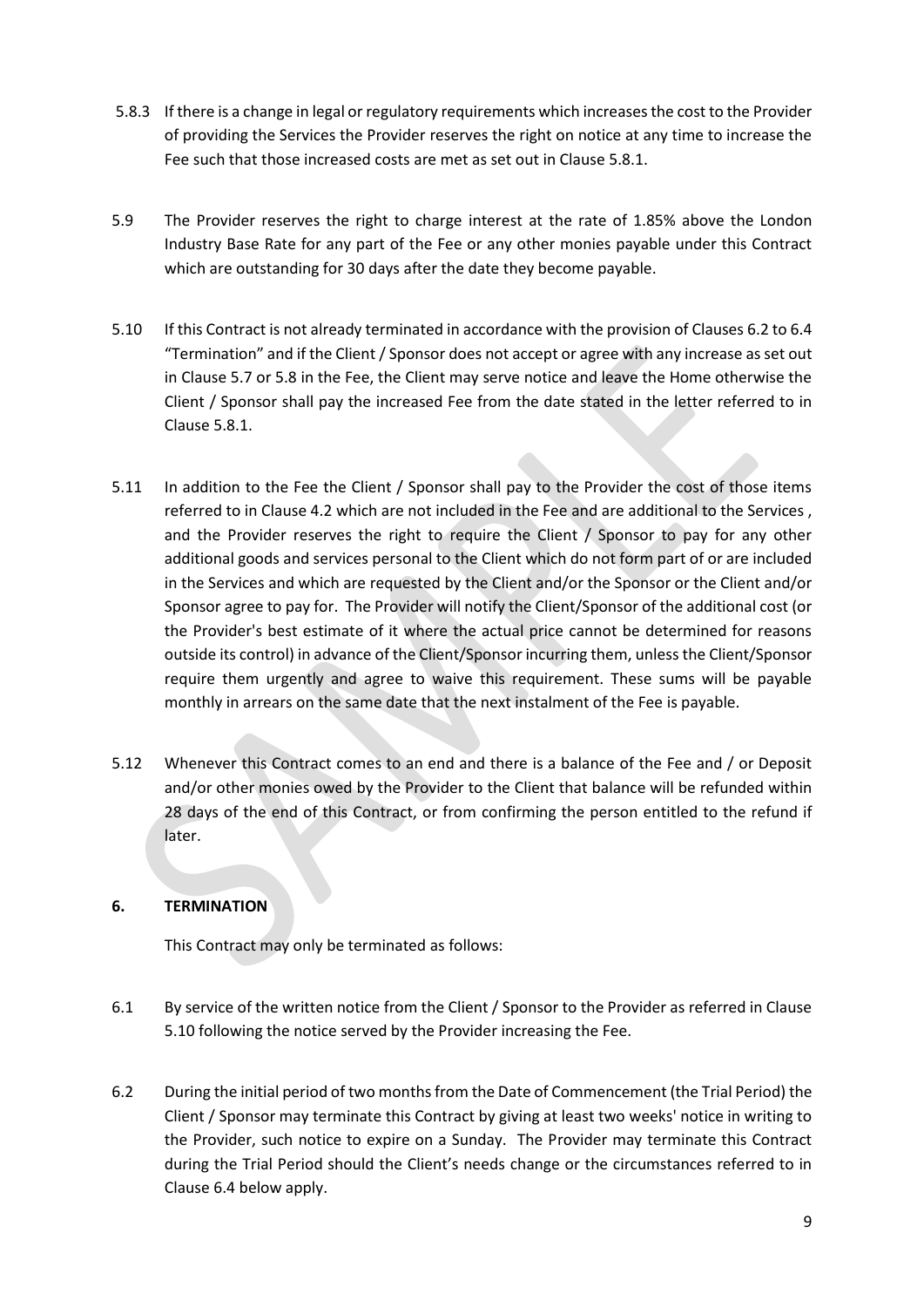- 6.3 After the expiry of the Trial Period either the Provider or the Client / Sponsor may terminate this Contract by giving at least four weeks' notice in writing, to expire (subject to Clauses 6.4 and 6.5) a on a Sunday.
- 6.4 The Provider may require the Client to leave the Home earlier on shorter notice where after discussion with the Client/Sponsor and those professionals with responsibility for the Clients care the Client has become an unmanageable and serious danger to themselves or to other clients in the Home or staff employed in the Home Clause 6.5 shall not apply and this Contact will cease upon the Client leaving the Home.
- 6.5 This Contract will end three days after the death of the Client, although if the Provider arranges for the Room to be occupied by another Client during that period, the Provider will refund the relevant proportion of Fees. However, should the Client's representatives or the Sponsor request additional time to clear belongings from the Room the provider may charge after the death of the Client until the Room is cleared, by agreement with the representatives/Sponsor.
- 6.6. If the representatives/Sponsor fail to clear the Room, the Provider reserves the right to do so itself and to charge for any additional days (not exceeding ten days) after the Client's death while it clears the Room itself. In such circumstances the Provider will arrange storage of belongings cleared from the Room for up to 30 days (and if returned the Provider will charge any reasonable storage costs) after which it will dispose of them without further responsibility for them.
- 6.7 The Fee must be paid up to the date of the date this contract ends, even if the Client has left the Home sooner than this, save that where the Provider is able to secure a new occupant for the Room (on a temporary or permanent basis) the Fee will be reduced by the amount of income the Provider receives for the Room during the remaining part of the Contract.
- 6.8 The obligations in this Contract will not cease when it ends, to the extent that they have not at that time been complied with.

# **7. COMPLAINTS**

The Provider complaints system is set out in the Service Information Pack. In addition, the procedure is displayed in the main reception area at the Home.

7.1 In the first instance complaints should be made the Home Manager or the Deputy Manager, or to the Regional Manager at the Provider's Head office address referred to in Clause 7.2.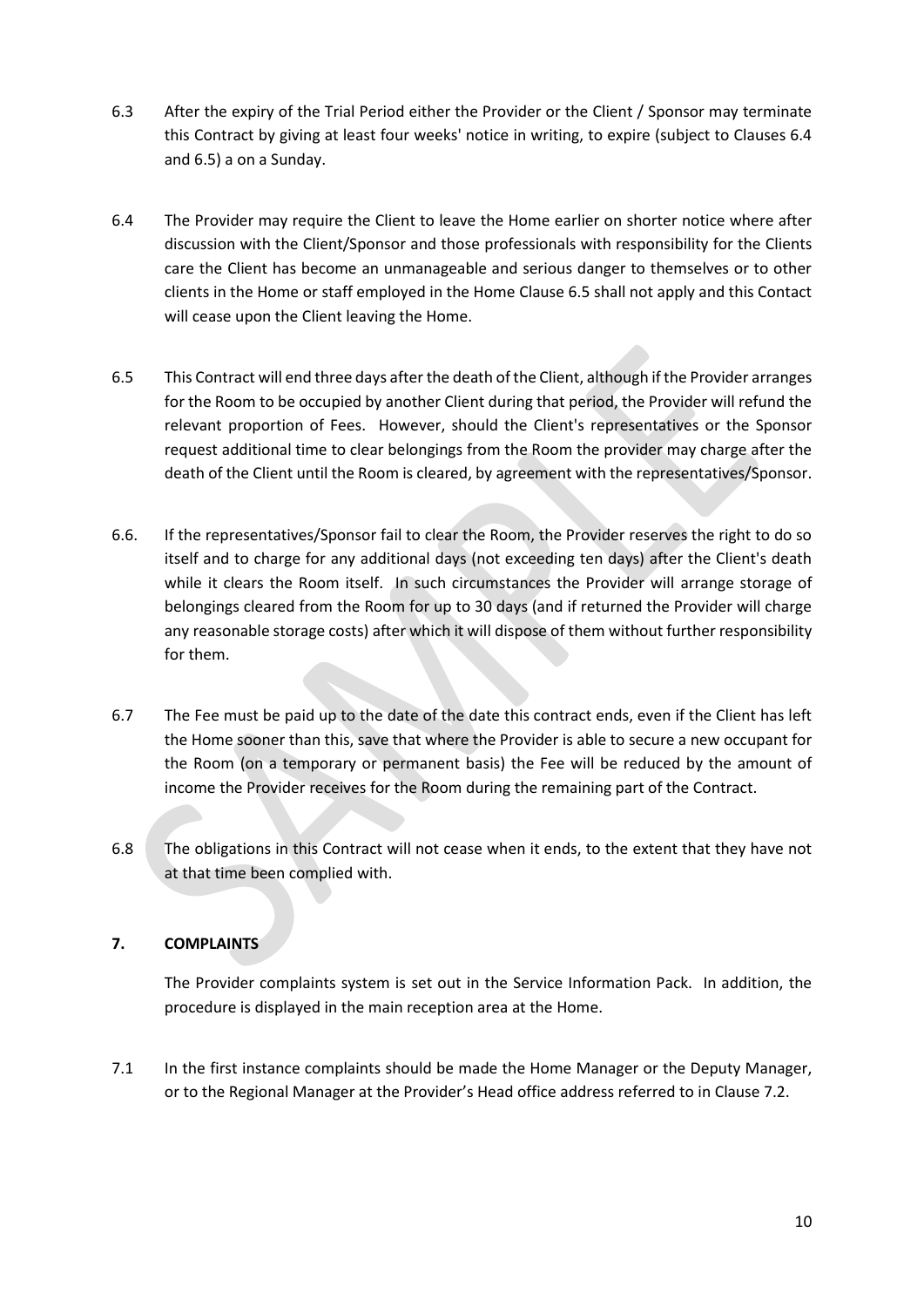- 7.2 If a satisfactory response is not received within 10 working days then the matter should be referred to the Regional Operations Director, Bradbury House, 830 The Crescent, Colchester Business Park, Colchester, Essex CO4 9YQ.
- 7.3 Alternatively, the Client or Sponsor may contact the Care Quality Commission at any stage at the following address:

Care Inspectorate Compass Floor 11 Riverside Drive Dundee DD1 4NY

and may contact the relevant area office of Social Services.

7.4 As a further alternative, the matter may be referred to the Local Government and Social Care Ombudsman.

# 8. **SPONSOR'S OBLIGATIONS (\*delete as appropriate)**

• *For contracts where the Sponsor is to pay from the outset\*:*

The Sponsor agrees that in consideration of the Services rendered to the Client he/she will pay the Fee and/or any other monies payable to the Provider under this Contract when due in accordance with the terms hereof.

- *For contracts where Client is to pay and Sponsor pays where the Client fails to do so\*:*
- 8.1 The Sponsor agrees to act as a guarantor in consideration of the Services rendered to the Client. The Sponsor agrees that if the Client fails to pay the Fee and/or any or any other monies (such as damages for repairs) payable to the Provider under this Contract when due the Sponsor will do so
- 8.2 The Sponsor's attention is drawn to the effect of Clause 8.1. As explained to the Sponsor before this Contract was entered into, Clause 8.1 makes the Sponsor liable for the Fee and other monies referred to in the event that the Client fails to make payment for them in accordance with the terms of this Contract. Specifically this means that:
- 8.2.1 If the Client fails to make any payment when it falls due, the Provider will notify both the Client and the Sponsor of that failure within seven days and the need to make the payment immediately.
- 8.2.2 If the payment has still not been made within fourteen days the Provider will instruct its bank to take the outstanding payment from the Sponsor via the direct debit referred to in Clause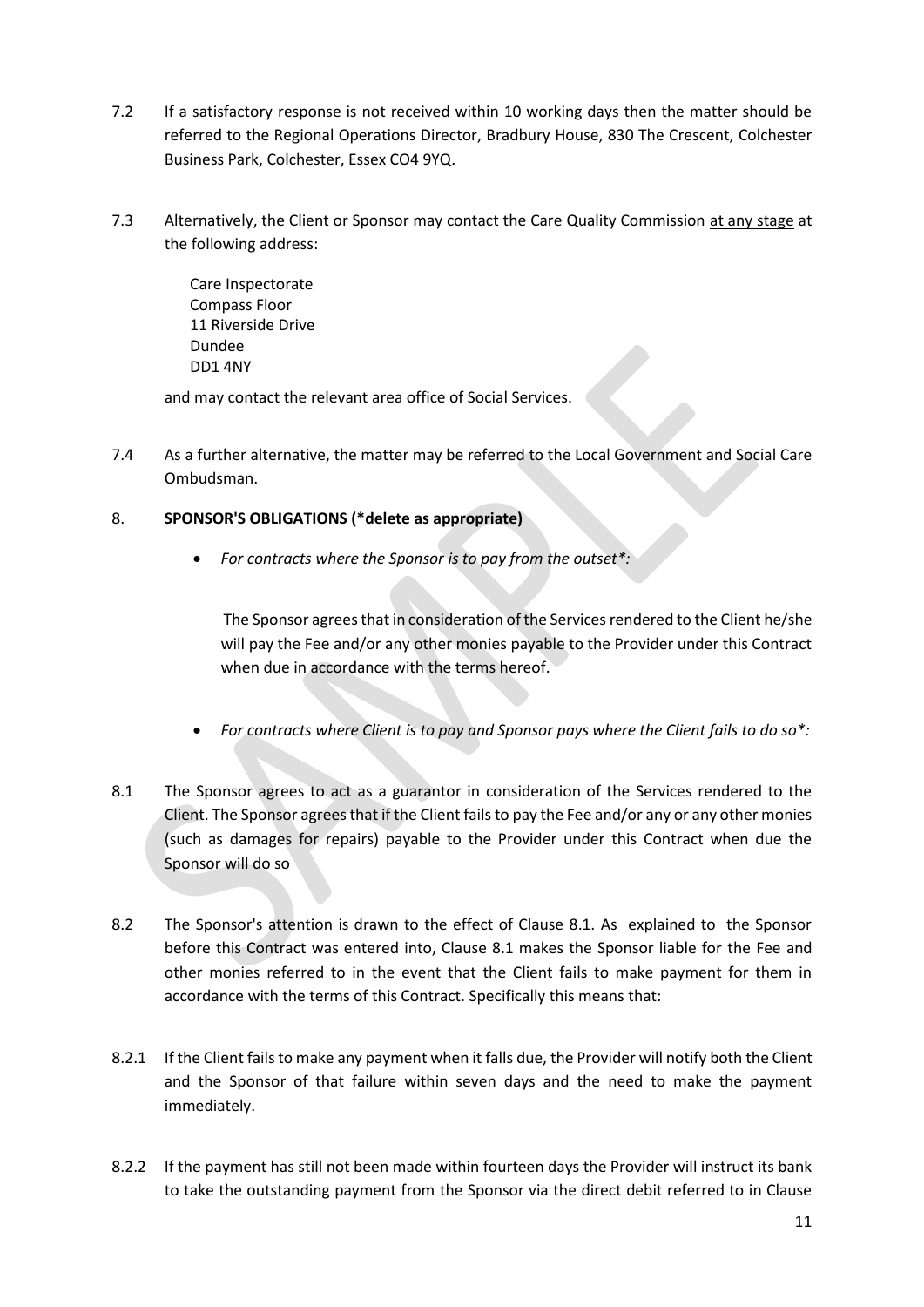8.4. If there is no direct debit set up, or the payment cannot be recovered via that route, the Sponsor will make payment by Bank Transfer within 7 days.

- 8.2.3 The Sponsor must note that if the Sponsor does not pay (or ensure that the Client pays) the Fee and other monies referred to in Clause 8.1, the Sponsor could be liable for all of the unpaid Fee /or the cost of any damage caused to the Home (less any Deposit used to offset these amounts owed). The Sponsor may have court proceedings initiated against them to recover monies and the Client's placement in the Home may be lost if the Provider terminates this Contract under Clause 6.2 or 6.3.
- 8.3 If required by the Provider the Sponsor agrees to provide a completed Direct Debit Form as required under Clause 5.4 in respect of any future payments.
- 9. The Provider must comply with the statutory requirements of the General Data Protection Regulation as from 25<sup>th</sup> May 2018 and therefore it is necessary to set out in this Private Contract the implications from each parties perspective. As such the Provider will deal with any personal information relating to the Client or Sponsor, in accordance with all data protection laws and the Providers Privacy Notice (Long Term Residence) is attached as the Appendix to this Contract and which the Client/Sponsor acknowledges he/she has received. Personal information will only be released to the Client/Sponsor (as data subject) or persons otherwise authorised by the Client or Sponsor, for instance by a Power of Attorney or with written authority from the Client or Sponsor.

The Resident/Sponsor has evidenced sufficient funds pursuant to Clause 1.3 (a).

| Signed: Resident,     |                                   |
|-----------------------|-----------------------------------|
|                       | The Client or by his/her Attorney |
| Signed: Home Manager, |                                   |
|                       | The Provider                      |
| Signed: Sponsor,      |                                   |
|                       | The Sponsor                       |